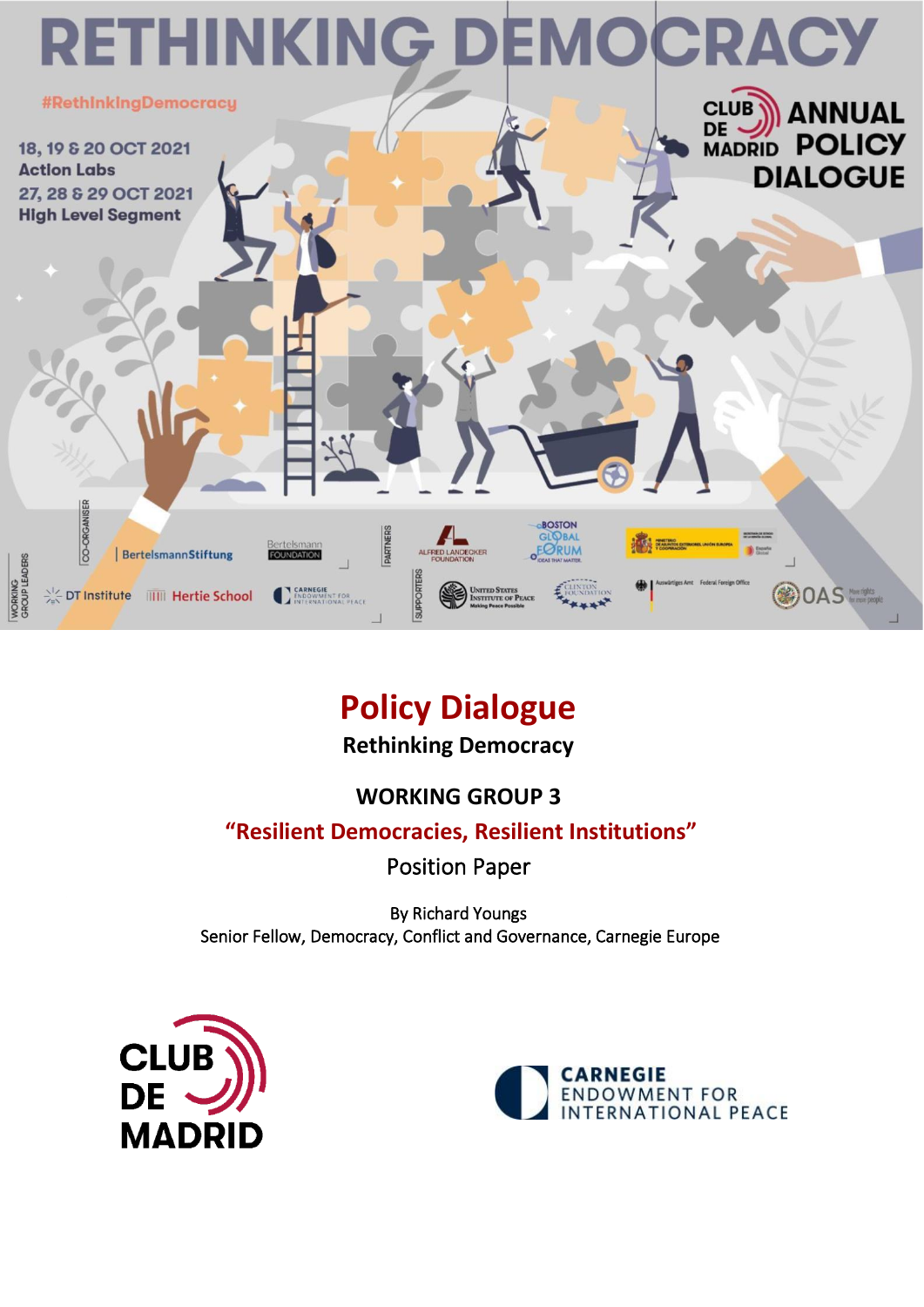#### Introduction

This working group was asked to deliberate on the resilience of democracies and democratic institutions. This is potentially an extremely broad ranging topic, covering dozens of issues related to democratic decay and reforms needed to democratic practice. In this document we offer a selective focus on democratic challenges that have become especially serious and urgent in the wake of the Covid-19 pandemic.

In the years preceding the Covid-19 crisis, democracy was in fragile health. While the picture was far from uniform and democracy's troubles often exaggerated, the democratic mood music was generally somber in the 2010s. Since the beginning of 2020, the pandemic has placed additional strains on democratic institutions and practices. It has also intensified efforts at many levels to improve and defend democracy. The Covid-19 experience has sharpened debates about democracy's future worldwide.

In reflecting on these debates, this paper does three things. First, it assesses how resilient democracy has been in the Covid-19 emergency. Second, it examines the effect the pandemic has had on the pre-existing trends in democratic politics. And third, it suggests ways in which the Covid-19 crisis both requires and possibly opens the door to democratic rejuvenation.

Our focus here is not specifically on emergency measures as such. These are the subject matter of the Global Commission on Democracy and Emergencies, convened by the Club de Madrid over the past year, and supported by International IDEA, OXFAM and Edelman as knowledge partners. That commission has generated ideas to strengthen the ability of democratic institutions to function during emergencies, protect fundamental rights within emergency responses, deliver emergency services to all citizens and uphold citizens' trust in democracy. Its deliberations have addressed oversight mechanisms during emergencies, Covid-19-related disinformation, and leadership requirements in emergencies. This working group 3 has a wider remit: the paper does not attempt a general all-inclusive analysis of democracy but considers how Covid-19 plays into ongoing debates about democracy.

#### How resilient has democracy been?

In order to offer well-grounded recommendations, it is necessary to examine exactly what we have learned from different political responses to Covid-19. Democracy has proven resilient in some countries, less so in others - resilience being understood as political systems' ability to absorb and weather the effects of crisis and recover from them. It is vital that the right lessons are drawn from well-performing democracies and understand what has helped make both their formal institutions and wider democratic culture resilient. Conversely, it is important to isolate the precise reasons for shortfalls in democratic resilience in other cases.

When the pandemic hit in early 2020, fears quickly took root that it could severely test democracy's resilience. The early phase of the pandemic was dominated by concerns that governments' emergency measures would leave democratic rights and institutional checks worryingly depleted. As the crisis has unfolded and many governments' measures moved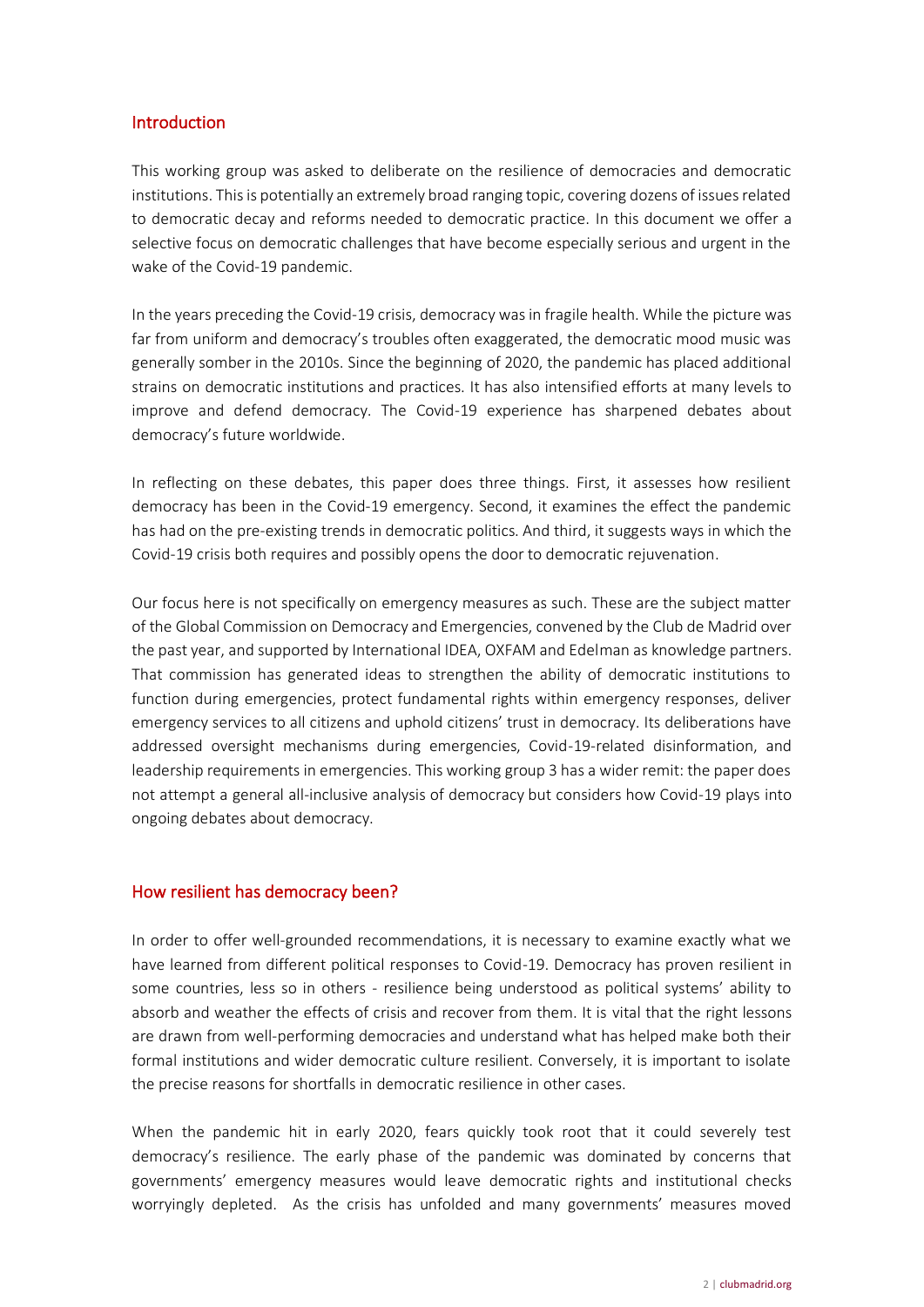through several phases of response, the effect on democracy has perhaps not been as dramatic across the board as many initially feared might be the case. Indices show that the level of democracy worldwide has declined but at a similar rate to declines registered in years prior to the pandemic.

Data from the Varieties of Democracy institute show this pattern. As of July 2021, only 13 states out of the 144 countries measured had recorded no rights violations at all. Most democracies recorded minor or moderate violations – of the 30 countries experiencing only minor infringements, 22 were democracies. 35 democracies saw either moderate or major violations. Of the 44 states that suffered major violations, 30 were autocracies. Overall, non-democratic or partially democratic states experienced more serious infringements in political rights, although many democracies suffered worryingly far-reaching restrictions too. The situation has improved over time: for the second quarter of 2021, 83 states saw either no or only minor violations, compared to 48 for the same period in 2020.<sup>1</sup>

A general dynamic is that democracies and semi-democracies that were already suffering major democratic erosion have seen that negative trend deepen, while in states with higher quality democracy the effects have been more subtle. Some of these more subtle effects may not show up fully on index measurements. Latin America provides examples of governments using pandemic restrictions to undermine the position of civic leaders as in Colombia, introduce uncertainty over elections as in Bolivia or tighten informal, de facto control over intermediary public bodies as in El Salvador.

Lying behind Covid-19's menace to democratic resilience, three quite distinct dynamics are evident. One is that of governments using restrictive legal or emergency measures in their genuine attempts to mitigate the Covid-19 emergency, laying aside democratic rights within the limits of the law. Another is that of governments taking advantage of the virus using emergency measures in disingenuous fashion to tighten their own hold on power and hollow out democratic checks-and balances. And finally is the wider challenge of Covid's ravages rendering more difficult the effective exercise of democratic rights and functioning of formal democratic institutions.

At the international level, a widespread concern is that some democracies' clear mismanagement of the crisis has left a dent in global dynamics supportive of democratic norms. The fact that China has provided far more vaccines to developing states than Western countries could be undermining democracy's global appeal.

On the positive side of the equation, resilience has come from different sources. In many democracies, courts and parliaments have pushed back against executives' use of emergency measures and watered them down. In around a dozen EU states, governments have been pushed into introducing measures to boost judges' independence in 2021. In some cases, courts have even forced governments to retract measures of genuine utility in fighting the virus, like some quarantine and testing rules. Surveys suggest that citizens' distrust in democratic governments has evolved in very different ways across different countries due to Covid-19.<sup>2</sup>

<sup>1</sup> V-Dem, *Pandemic Backsliding*, July 2021 Brief.

<sup>2</sup> Edelmann Trust Barometer 2021, https://www.edelman.com/trust/2021-trust-barometer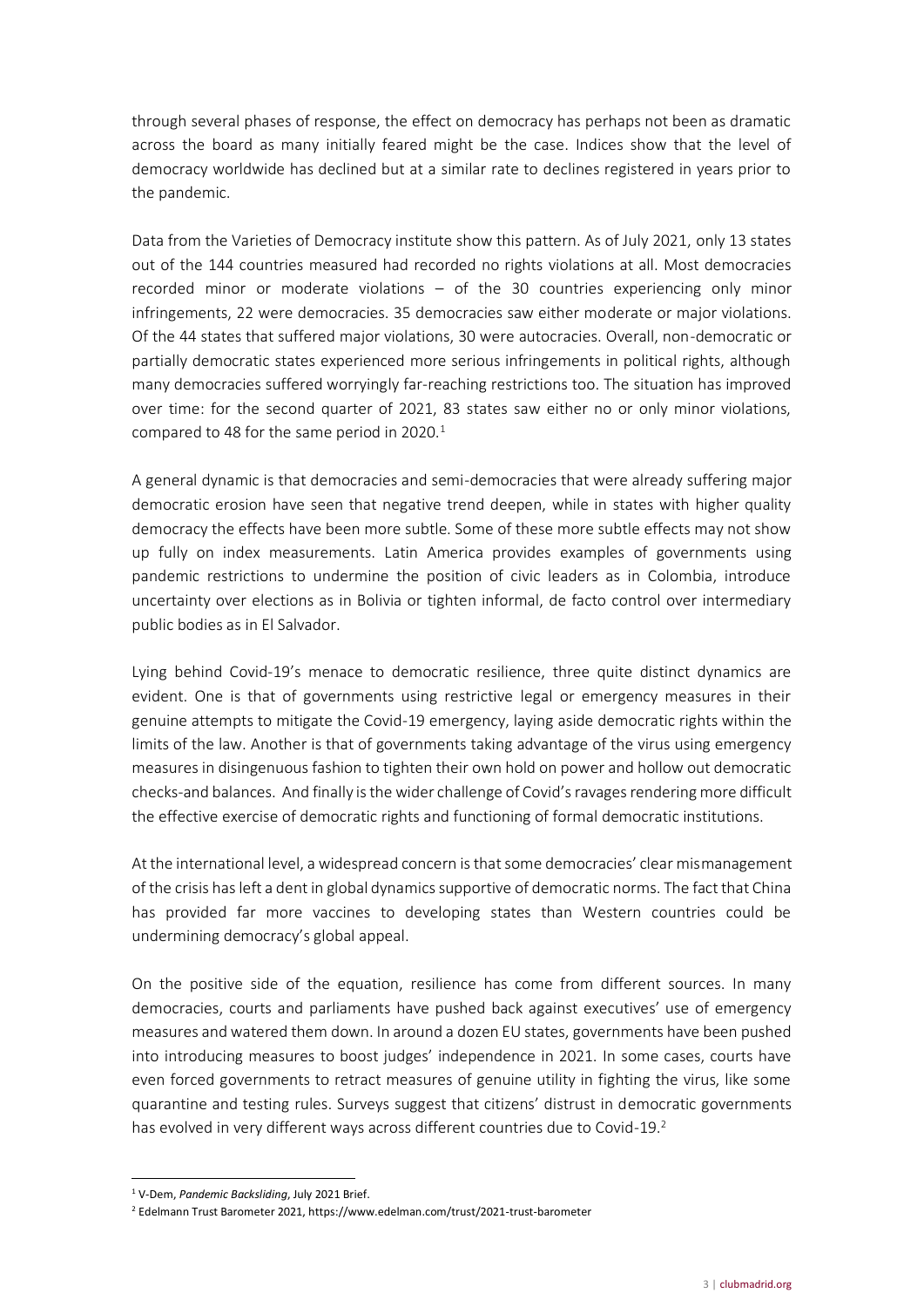Indeed, in some ways, citizens' skepticism has kept a healthy critical pressure on government and helped improve authorities' Covid-19 strategies. Democratic protests and activism have proven robust since early 2020; indeed, protest intensity has actually increased and has in many cases focused on calls for democratic reform. Far from displacing democracy protests, the Covid-19 pandemic has in some countries added to the demands of protestors and intensified pressure for democratic change. In addition to protest, Covid-19 created an opportunity for greater democratic innovation by governments and citizens working together. Most major cities, for example, have either widened existing or created new participative platforms to engage local populations in Covid-19 recovery plans.

#### Impacts on broader democratic erosion

A crucial issue is how these Covid-19-related developments interact with the broader trends in global democracy that predated the pandemic. Looking towards the recovery phase, it will be important to identity precisely what kinds of additional strains Covid-19 has placed on democracy and where it has added particularly acute risks to democratic resilience – and conversely where it has perhaps begun to mitigate some of these wider strains.

While Covid-19 has dominated virtually all political debate since early 2020, it is only one factor among many that are reshaping democracy worldwide. Democracy stands challenged in significant ways well beyond the pandemic's impact – and democratic institutions must be prepared for other kinds of crisis and emergency likely to emerge in the future. A range of underlying concerns persists and some of these longer-standing trends have worsened in 2020 and 2021. Trends are not one-directional: positive developments have also unfolded separate from Covid-19. Democracy might be seen as an always-evolving set of practices, rather than a static concept in need of preserving from imminent redundancy. The picture is complex, as Covid-19 factors and other political dynamics have increasingly intertwined with each other, meaning it is often difficult to isolate Covid-19's impact on a particular political development.

With these caveats and nuances in mind, a number of pertinent concerns are of particular note to this working group:

*Governability*. Concerns have been mounting from years over democracies' ability to provide effective governance. This is a key source of concerns about institutional resilience. In many democracies, parties have struggled to form stable governing coalitions. Decision-making efficiency and responsiveness have declined. Parties seem less willing or able to compromise around practical problem-solving agendas and this is one element of the much-discussed widening of political polarization. Crucially, this has been a source of much societal consternation during the pandemic to the extent that democracies' basic decision-making effectiveness has in many countries left much to be desired. And in turn, Covid-19 has itself intensified these same problems of governability.

*Civil liberties and civic space*. Restrictions on civil society organizations are worsening in many democracies. This reflects a trend that has been present and gathering greater force for at least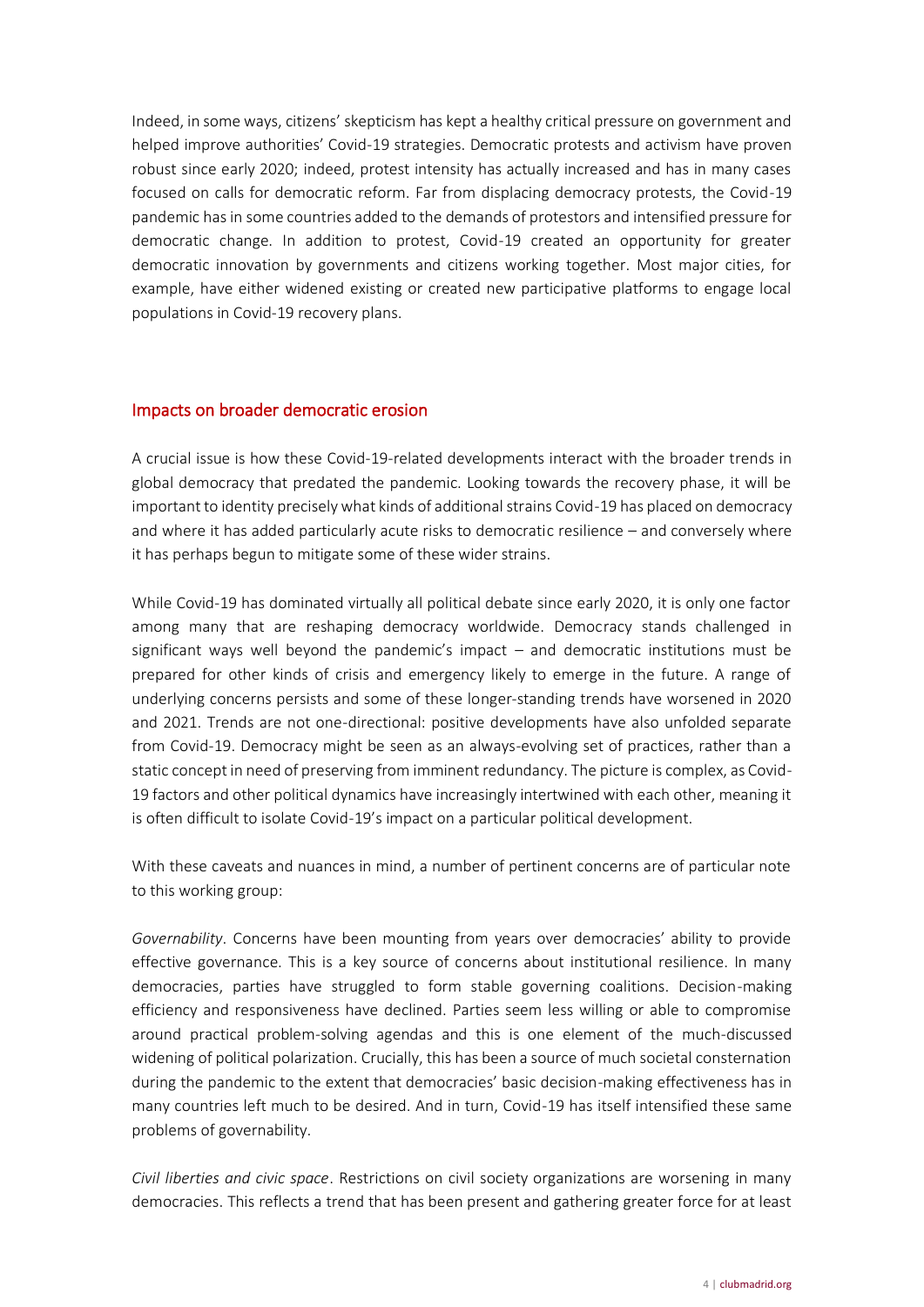a decade. Well over a hundred governments – including most democratic ones - have enacted some kind of constrictions on civil society organizations. Some newer restrictions are related to Covid-19, or at least governments justify them by reference to the health emergency. Other restrictions reflect other issues or are justified in other terms, like security. Restrictions on civil liberties is the main source of the declining democracy scores of democratic states; this is a problem both driven by and far wider than Covid-19.

CIVICUS's 2021 State of Civil Society Report shows deepening problems especially in authoritarian states but in democracies too. The CIVICUS Monitor, a participatory research platform that measures civic space globally, uncovers rising concerns over state surveillance, an increase in the coercive capacities of law enforcement agencies to enforce lockdowns and restrictions on human rights defenders and organizations uncovering grave human rights violations and high levels corruption. Those seeking to protect the rights of the politically, economically or socially excluded particularly in remote locations have been most at risk.<sup>3</sup>

*Populism*. Some populist parties have lost appeal during Covid-19 but many retain significant levels of support and a few have even gained ground. Perhaps most significantly, populism may be shifting shape. In some democracies, populist-style groups are fashioning an agenda around opposition to government intrusion and moving away somewhat from such an overwhelming focus on migration. Different strains of populism seem to be forming: some illiberal leaders have used top-down powers to speed up vaccines and bear down on new variants, whereas others have used the pandemic to advance a more libertarian agenda against state powers. In some regions like Latin America populists may gain from a focus on Covid-19's accentuation of inequalities, while in other regions like North America or Europe they tap into more of an antistate feeling. These diverse trends in populism have different implications for democracy and will require different kinds of counterstrategies.

*Participation.* For around two decades, many party memberships and electoral turnouts have been suffered serious declines. At the same time, citizens have participated in higher numbers in other forms of democratic engagement. The pandemic reinforced the need for engagement by highlighting the importance of connections and trust in society: whether people are engaged with one another and with their institutions affects their willingness to wear masks, follow safe distancing practices and get vaccines. Many people sought out engagement with one another in order to retain their connections and help each other with day-to-day needs during the crisis. In parallel, mass protests have increased in number around the world; not all such mobilizations are about democracy or even necessarily favourable for democratic reform, but a large number of them have been.

More structured forms of deliberative participation, like citizen assemblies, have also gained support. Even as experts were called upon for their advice during the pandemic, Covid-19 has given a further boost to both protest activity and organized participative experiments. In particular, the pandemic has inspired digital democratic innovations, as Covid-19 disrupted existing patterns of engagement and forced public officials, their staff, and citizens to adapt to a world where face-to-face meetings were impossible. This has spurred newer democratic

<sup>3</sup> <https://civicus.org/state-of-civil-society-report-2021/> <https://monitor.civicus.org/COVID19May2021/>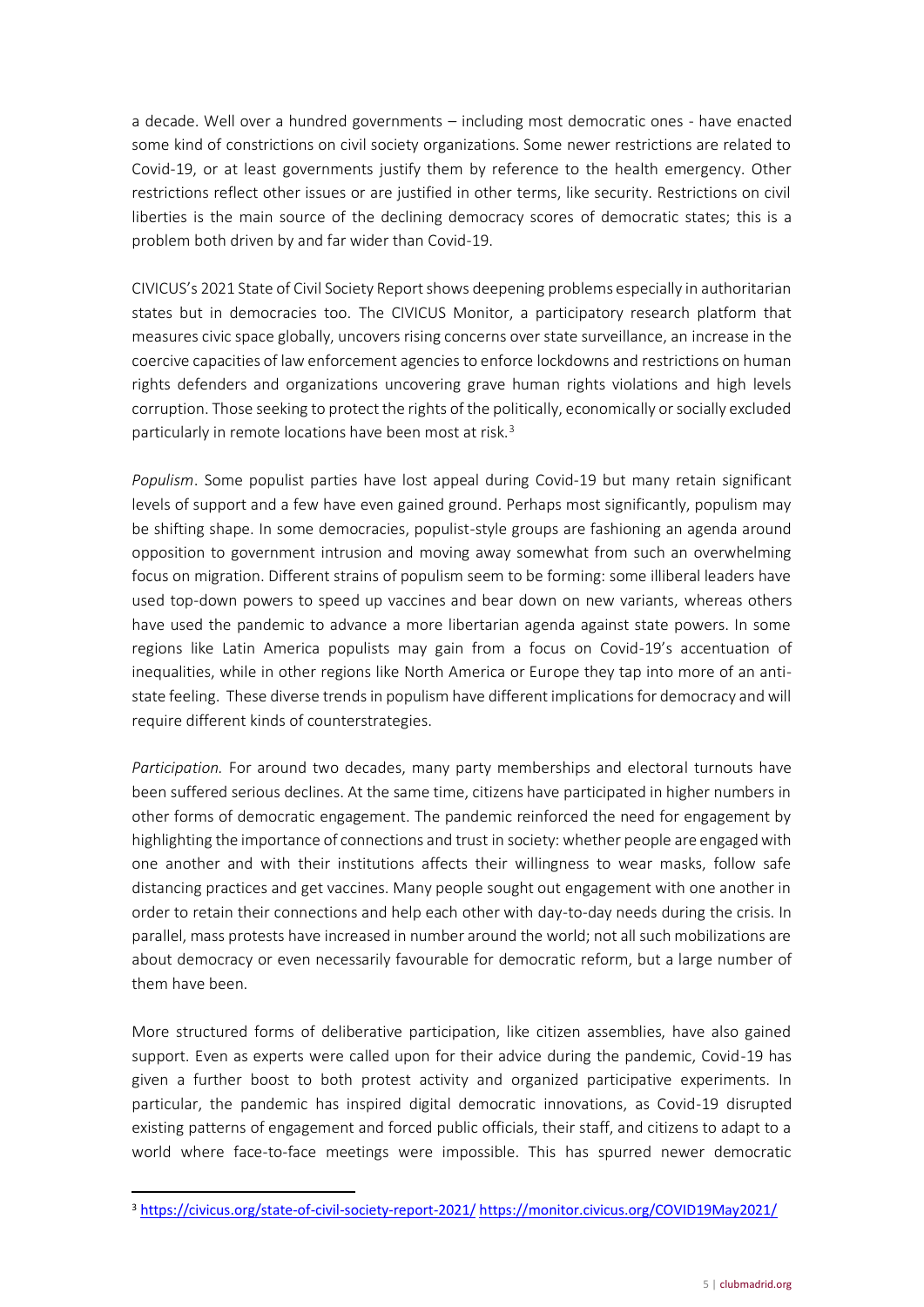innovations to serve the pandemic's most pressing needs: generating verified information and reliable data; mobilizing resources, skills, and knowledge to address the health emergency; connecting volunteers and service organizations with people who needed help; and implementing and monitoring public policies and actions.<sup>4</sup>

*Disinformation*. Few issues have received more attention over the last decade than the rise of disinformation and a wider set of pernicious digital practices that distort basic principles like truthfulness and access to reliable information. The relationship between disinformation and democracy is complex. One risk lies in the way that disinformation itself makes it harder for citizens to exercise high quality democratic rights. But an equally real danger has arisen of governments' counter-disinformation strategies also infringing core freedoms and rights. Many democratic governments have in recent years introduced laws to regulate online activity more strictly, taking aim at both external government-sponsored influence operations and the social platforms. Yet many of the same governments have also used digital means to empower themselves, narrow democratic freedoms and increase surveillance. Covid-19 turbo-charged the prevalence of disinformation and demonstrated even more clearly the damaging effects it can have.

*International dynamics*. International efforts to defend and extend democratic norms appears to have waned over the last decade. Some international cooperation has certainly taken place in defence of democratic breakthroughs, for example in Ukraine or in development-aid commitments around the Social Development Goals. But, overall a more realpolitik tone has become apparent in international relations. Most democracies have given priority to their economic and security interests. Again, the international dimensions of Covid-19 have accentuated this set of challenges: China's provision of vaccines around the world and its assertive Covid-19-related diplomacy have added a further dimension to sharpened geopolitical rivalries across the world. Western governments' refusal to allow in those with Chinese vaccinations damages the image of the democratic world in the eyes of many citizens around the world. As Covid-19's affects were becoming stronger, in mid-2021 events in Afghanistan quite separately added further doubts to the future of the international democracy support agenda.

#### Priorities for democratic renovation

Many different levels of reform are needed to improve the vitality and resilience of democratic institutions and practices. This paper cannot cover all of these, so it rather focuses on a few select areas where the Covid-19 experience has had a major impact on pre-existing democracy agendas – either by aggravating already-present challenges or opening new opportunities for positive change. We focus here on issues that flow directly out of the Covi-19d experience, while also reflecting wider issues that have been accentuated by the pandemic – that is, those issues identified in the previous section above. This is not an exhaustive list of everything needed to make democracies more resilient and responsive, but a select number of areas where action and reform are now especially pressing.

<sup>4</sup> T. Pogrebinschi, 2021, *30 Years of Democratic Innovation in Latin America*, Berlin, WZB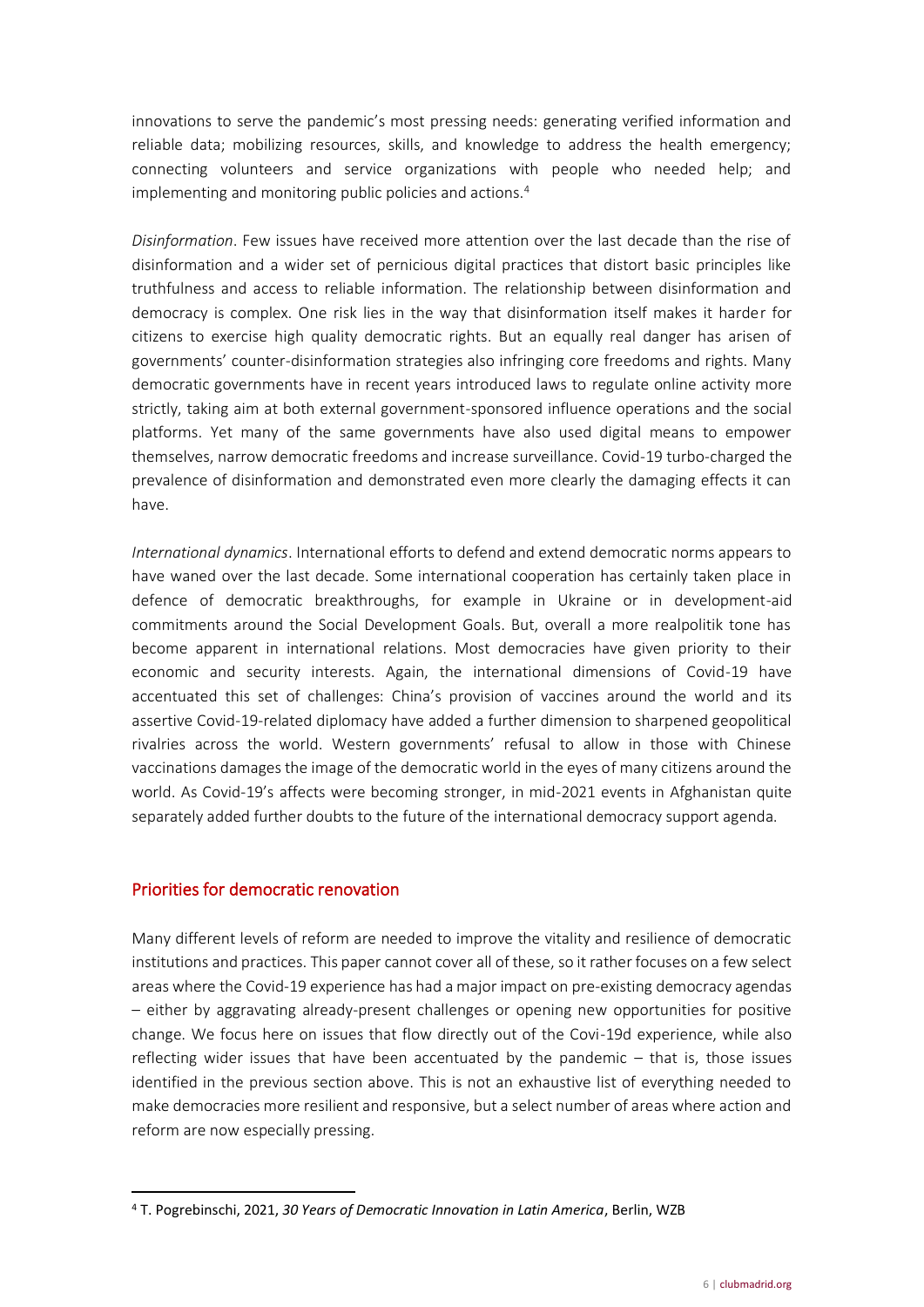*Democratic crisis readiness*. While this working group was not concerned directly with emergency measures (for which, see th[e CdM Global Commission on Democracy and Emergencies\)](http://www.clubmadrid.org/global-commission-on-democracy-and-emergencies/) there are underlying reforms that would help democracies deal more effectively in the future with such serious events. States need updated emergency measures that include better accountability mechanisms and will in the future allow effective government crisis responses but also with societal involvement and oversight.

Channels of civic involvement should be fostered in a way that helps ensure early-warning signals find more timely response from state authorities. New emergency measures should guarantee better access to information in future crises as a means of underpinning the legitimacy and resilience of state institutions. They should ensure minorities are fully involved – as one example of why this is important, indigenous communities in Latin America and elsewhere have been largely excluded and this has complicated Covid-19 management in 2020 and 2021. Future crisis responses need to be more participative and also include groups that are more fully inclusive and representative of their societies.

*Democratic civics.* The pandemic has revealed the need for stronger and more dense networks of civic organization to underpin democratic resilience. The assault on civil society that was underway well before the pandemic makes this an especially deep-rooted imperative: stronger and more widely cast local organization is essential to withstanding democratic governments' subtle and piecemeal narrowing of civil liberties and the democratic space for self-organization. Covid-19 revealed how important such active citizenship is in emergency situations to bolster government policies and formal institutions.

The rich networks of democratic innovation, deliberation and mobilization that have crystalized in recent years provide a dynamic launchpad: these need to be extended to involved greater number of citizens and to ensure that protests, assemblies and organized CSO campaigns work together more smoothly with each other – both in normal times and emergency periods. All these actors need to coordinate to ensure that all civic restrictions are removed and that Covid-19 is not used as a pretext for a more controlled form of democracy. Close attention will need to be given to monitoring what happens in the post-Covid-19 period, to ensure that the pandemic's legacy is not one of weaker civil society and stronger police powers. CSOs will need to lead this effort, and often call to account democratic governments for failing to comply with their own rhetoric. The CdM would be well placed to create a standing body that oversees such an effort; it could play an especially valuable role in ensuring a tighter intermeshing of civic dynamics and formal institutions and leaders.

*Democracy and state capacity*. Much debate in 2020 and 2021 has focused on how the pandemic shines a stronger spotlight on the need for stronger state capacities to reduce inequality not only in economic opportunity but also the exercise of political rights. It is widely recognized that the Covid-19 experience has tipped the scales decisively in favour of more interventionist economic policy. If this shift is to be beneficial and not detrimental to democratic quality, then the development of better state services needs to go hand in hand with wider civic involvement in deciding on these. The pandemic shows how democratic resilience requires a smoother dovetailing between formal institutions and informal citizen mobilization around effort to reduce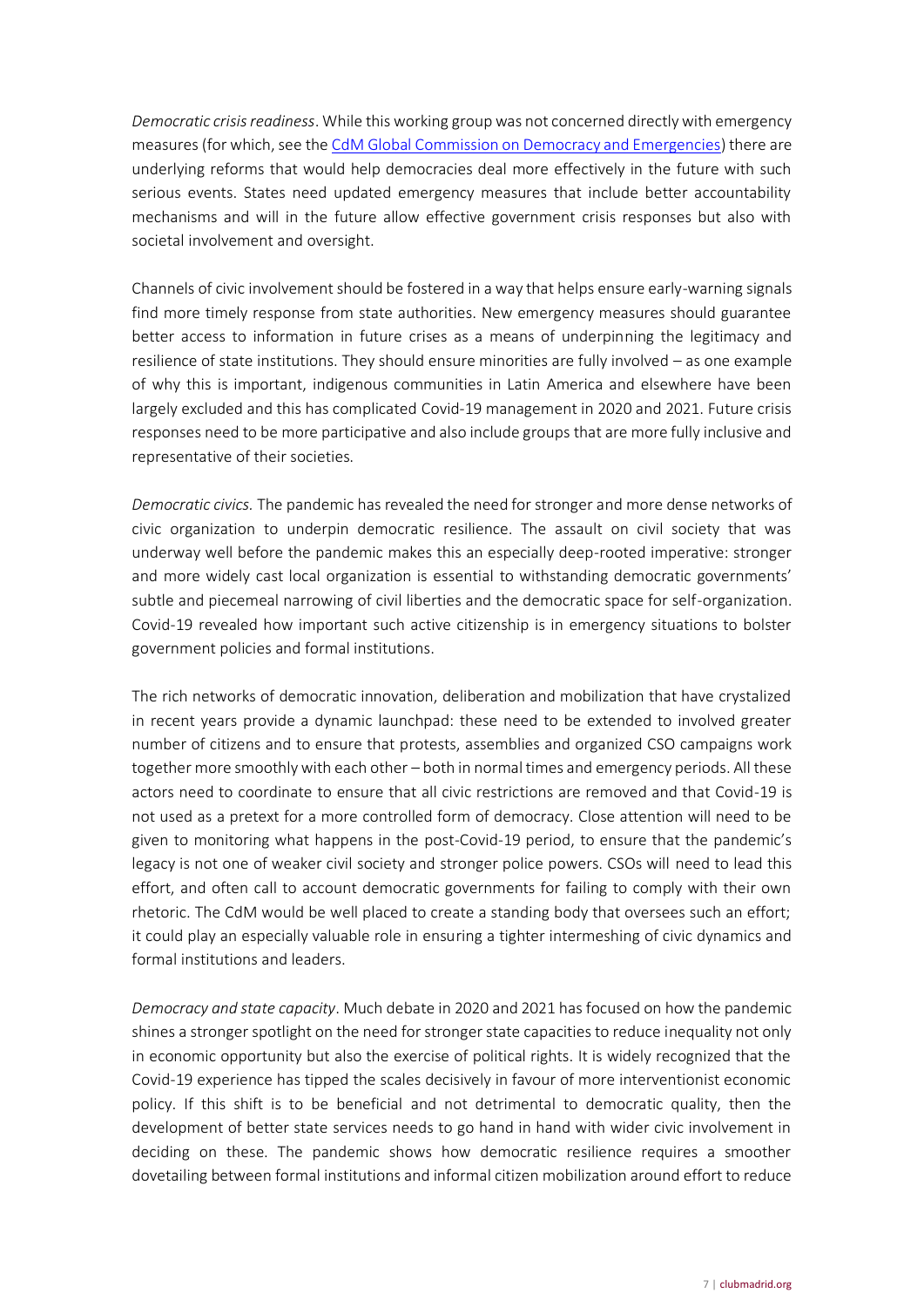social and economic inequalities. A correct balance is needed between societal pluralism and state efficacy.

This kind of accountability and civic engagement need to be enhanced especially in relation to governments' large recovery aid packages of support; debates will inevitably sharpen over where this money goes. The understandable desire to get such funds allocated quickly is already generating problems of corruption, as contracts fail to meet the highest standards of financial probity: international organization and new democracy initiatives will need to pay particular attention to this challenge in the next several years. Cases like Brazil show how a lack of government transparency is undermining de facto democratic accountability over socioeconomic measures. Many of the same democratic governments that profess a commitment to defending democracy are also guilty of indulging corrupt practices both domestically and internationally. The CdM and others should lead a new project to examine this complex relationship between state-capacity and democracy in the post-Covid-19 recovery period.

*Dealing with post-Covid populism*. Democracies will need to deal with the illiberal movements triggered by frustrations with Covid-19 restrictions. These emergent movements are a part of civil society and can be seen as signs of a healthily critical citizenship but will need to be channeled into firmly democratic directions. Democratic reformers will need to adjust their counterpopulism strategies if and when these movements and parties gain traction from a 'reigning in the executive' narrative. It may be more difficult simply to demonize this variant of populism as anti-democratic than with pervious variants of populism. There may be an opportunity for democratic-liberals to build the case with some such groups that 'protecting the individual from state intrusion' actually requires the very checks and balances and constitutional guarantees towards which many populists have been somewhat cavalier in recent years. The CdM could play a role in such bridge-building between liberal and illiberal actors to head-off negative clashes after Covid-19 hopefully subsides.

*International democratic coordination*. Democratic resilience much also be boosted at the international level and cannot be ensured by national or sub-national reform initiatives alone. In the face of Chinese and Russian vaccine diplomacy and a perception that some autocracies, like China, have handled the crisis well, sustained effort will be needed to develop a narrative on democracy's advantage in emergencies. The importance of better regional responses in the future to protect vulnerable democracies needs to be more fully recognized in this sense. The forthcoming Biden summit needs to grasp this issue openly and frankly, rather than being framed only as an effort to 'get tough' of autocrats. The summit needs to be used to press governments to adopt democracy 'commitments' but could also usefully address these deeper and more subtle issues relating to democracies' own shortcomings during the pandemic. The CdM and other civil society leaders should make this point forcefully in trying to widen the summit' agenda into a fully comprehensive approach to democratic challenges. They could also use the one-year period between the first and second summits (in December 2021 and December 2022, respectively) to make sure this new international process connects with the other issues discussed in this report, like equality of rights and democratic state-capacities.